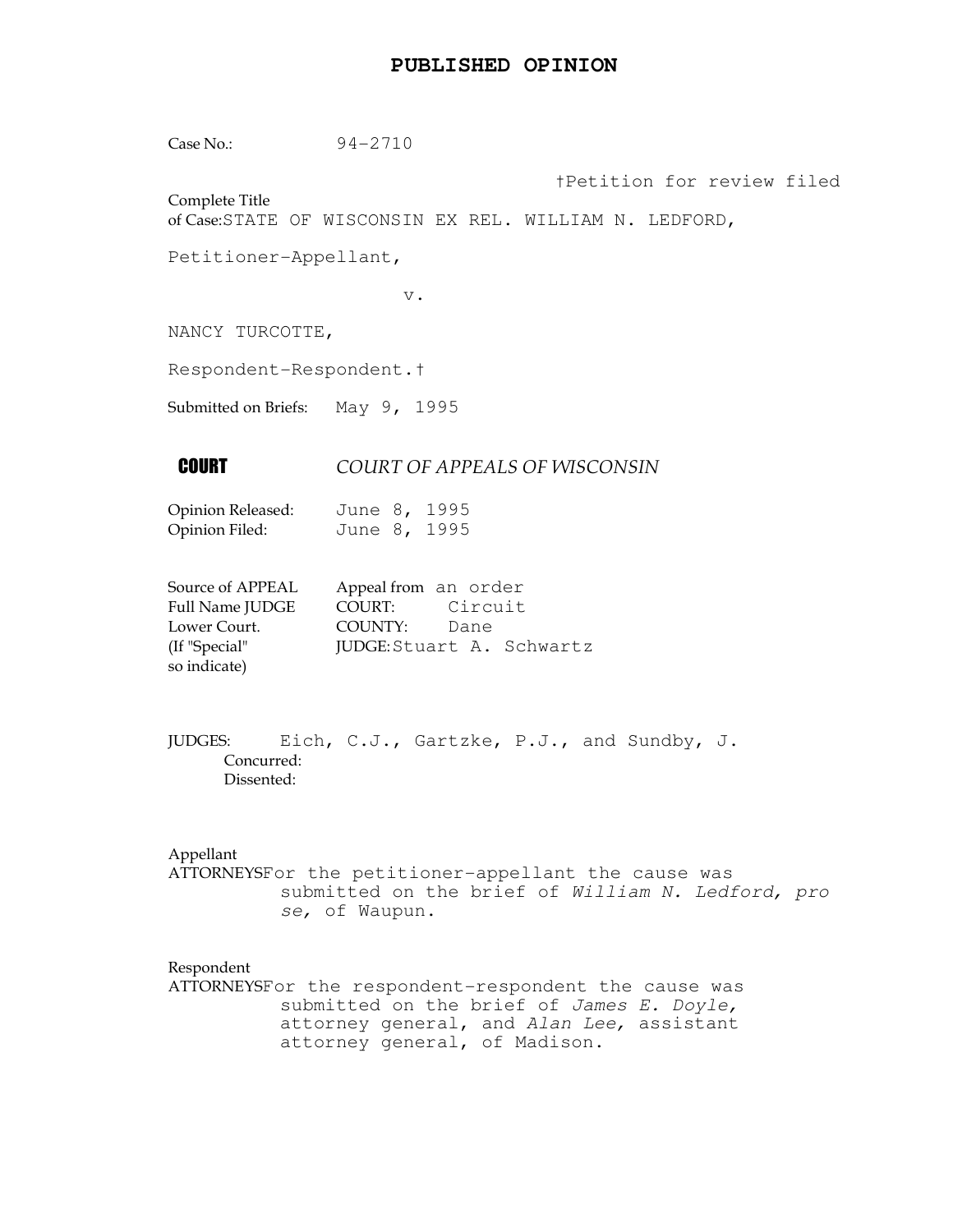## **COURT OF APPEALS DECISION DATED AND RELEASED**

# June 8, 1995 **NOTICE**

A party may file with the Supreme Court a petition to review an adverse decision by the Court of Appeals. See § 808.10 and RULE 809.62, STATS.

This opinion is subject to further editing. If published, the official version will appear in the bound volume of the Official Reports.

#### No. 94-2710

# STATE OF WISCONSIN THE RESERVE TO THE STATE OF APPEALS

### STATE OF WISCONSIN EX REL. WILLIAM N. LEDFORD,

#### Petitioner-Appellant,

v.

### NANCY TURCOTTE,

#### Respondent-Respondent.

 APPEAL from an order of the circuit court for Dane County: STUART A. SCHWARTZ, Judge. Reversed and cause remanded with directions.

Before Eich, C.J., Gartzke, P.J., and Sundby, J.

 EICH, C.J. William Ledford, a prison inmate, requested certain information from the Department of Corrections relating to an investigation into allegations that members of the prison correctional staff had "unlawfully taken, possessed and consumed Canad[a] Geese ... at the Waupun State Farm." He also requested various other documents pertaining to an unrelated incident.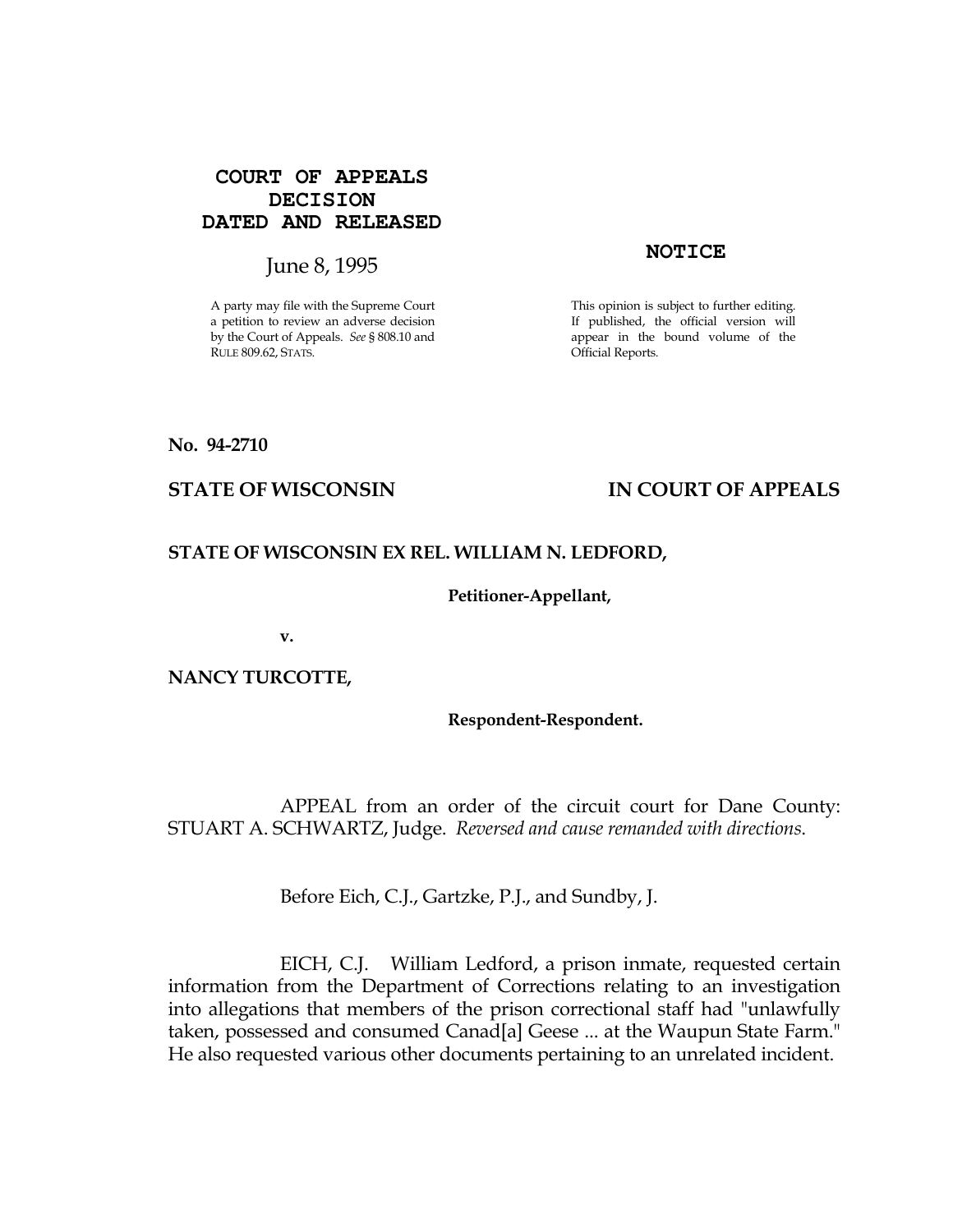Nancy Turcotte, chief of the section of correctional farms, informed Ledford that she was forwarding his request to the department's legal counsel and would respond upon receiving counsel's advice. Hearing nothing for several weeks, Ledford commenced a mandamus action seeking the information.

 The department's return acknowledged its delay in responding to Ledford's request and conceded liability for \$100 "damages" under § 19.37(2), STATS.<sup>1</sup> <sup>1</sup> And while the department provided Ledford with most of the requested information, it did not furnish copies of the interviews with correctional officers regarding the Canada geese matter, claiming that disclosure of the information would compromise the officers' effectiveness. The department forwarded the interview documents directly to the trial court for its in camera inspection.

 The court decided the matter on briefs--apparently without examining the submitted records--concluding that the department's reasons for denying access to the records were sufficiently specific and otherwise adequate under the public records law, and ruled that the public policy favoring nondisclosure outweighed "the strong public policy favoring disclosure." The court also denied Ledford's request for punitive damages, and he appeals. Other facts will be discussed below.

 Ledford argues first that the department's delay in responding to his request is sufficient, in and of itself, to warrant disclosure of the sought-after records. The case he cites as support for the argument, however, Saenz v. Murphy, 162 Wis.2d 54, 469 N.W.2d 611 (1991), does not stand for the proposition he advances. Saenz was not an open-records case. It involved a challenge to a prison disciplinary proceeding, and Ledford apparently cites it solely for the proposition that "an issue is waived if it is not raised before the trier of fact." Id. at 63, 469 N.W.2d at 615. We infer his argument to be that because the department did not respond to his request in a timely fashion, it

i

<sup>&</sup>lt;sup>1</sup> The statute provides in pertinent part as follows: "The court shall award ... damages of not less than \$100 ... to the requester if the requester prevails in whole or in substantial part in [a mandamus] action filed under [this section] ...."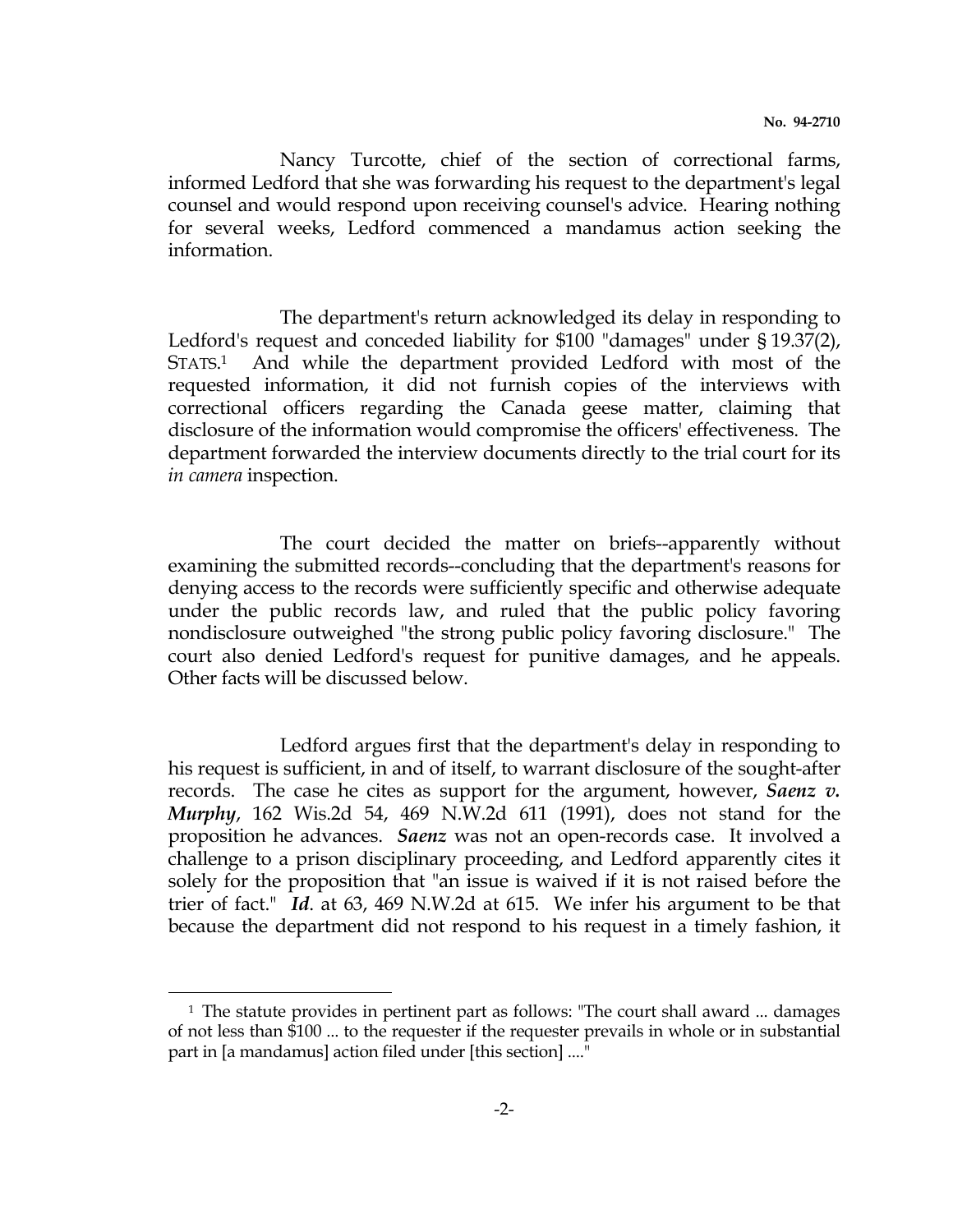must be considered to have "waived" any right to claim confidentiality with respect to the requested records.

 Section 19.37, STATS., provides remedies for nondisclosure of requested information. It permits the requester to compel production of documents withheld in violation of the open-records law through a mandamus action, and it provides for recovery of damages, costs and attorney fees in certain cases in which the requester prevails in the action. The statute does not require per se production of documents for the custodian's failure to make prompt reply to the request, and Ledford has offered no case authority supporting such a proposition.

 As to the validity of the department's action in withholding the requested information, it is well settled that access to public records may be denied where "the harm to the public interest [resulting] from inspection outweighs the public interest in inspection" or "a clear statutory exception or an existing common law limitation to the general presumption favoring the right of inspection" exists. Mayfair Chrysler-Plymouth, Inc. v. Baldarotta, 162 Wis.2d 142, 156, 469 N.W.2d 638, 643 (1991). When a demand to inspect public records is made, the custodian of the record "must weigh the competing interests involved and determine whether permitting inspection would result in harm to the public interest that outweighs the recognized public interest in inspecting public records." Id. at 157, 469 N.W.2d at 643. If the custodian determines that the request should be denied, he or she must state the specific policy reasons relied on to make that determination. Id.

On appeal, our inquiry reflects a two-step process:

"First, we must decide if the trial court correctly assessed whether the custodian's denial of access was made with the requisite specificity. Second, we determine whether the stated reasons are sufficient to permit withholding, itself a two-step analysis. Here, our inquiry is: (1) did the trial court make a factual determination supported by the record ... whether the documents implicate the public interests in secrecy asserted by the custodian[] and, if so, (2) do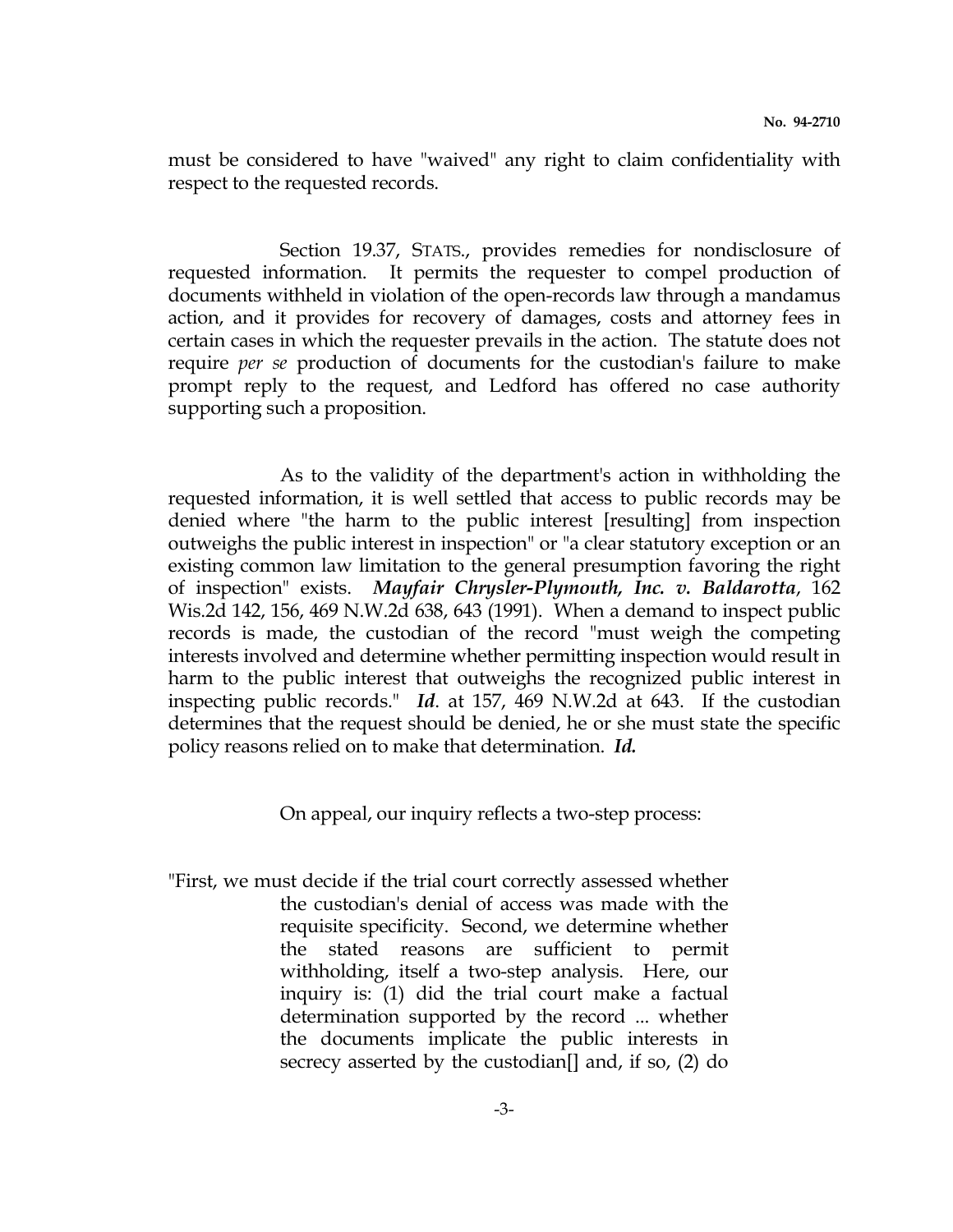the countervailing interests outweigh the public interest in release."

Mayfair, 162 Wis.2d at 157, 469 N.W.2d at 643 (quoting Milwaukee Journal v. Call, 153 Wis.2d 313, 317, 450 N.W.2d 515, 516 (Ct. App. 1989)).

 The department stated that it was denying Ledford access to copies of the interviews with the officers in question because of "the propensity and ability of inmates to use any information about correctional officers to harass prison staff," which could, in turn, "hinder [the] officers<sup>[']</sup> ability to properly perform the[ir] functions" and thus "adversely affect the[ir] safety ...."

 The trial court concluded that the department's explanation was adequate to justify nondisclosure. We consider de novo whether the public interest in nondisclosure outlined in the department's response outweighs the public interest in disclosure.<sup>2</sup> See Call, 153 Wis.2d at 317, 450 N.W.2d at 516. We conclude that it does not.

 The record contains only passing references to the Canada geese matter and one interview "summary" of corrections staff in the department's return to the writ of mandamus. We must therefore determine whether the information was properly withheld on the language of Ledford's request, in which he asked for copies of documents relating to the department's "investigation of unlawfully taken, possessed and consumed Canad[a] Geese in the fall of 1992 at the Waupun State Farm ... by correctional staff."

 There are, to be sure, valid reasons for withholding personal information about prison staff from inmates at the institution. Indeed, we held in State ex rel. Morke v. Record Custodian, 159 Wis.2d 722, 465 N.W.2d 235 (Ct. App. 1990), that a prisoner's request for the names, home addresses and

i<br>H

<sup>2</sup> In Journal/Sentinel, Inc. v. Aagerup, 145 Wis.2d 818, 825-26, 429 N.W.2d 772, 775 (Ct. App. 1988), we said that "balancing" of the public interest in disclosure against the public interest in withholding access to public records is itself a question of law, which we review independently. We also noted that, under the law, "`The duty of the custodian is to specify reasons for nondisclosure and the court's role is to decide whether the reasons asserted are sufficient." Id. (quoted source omitted).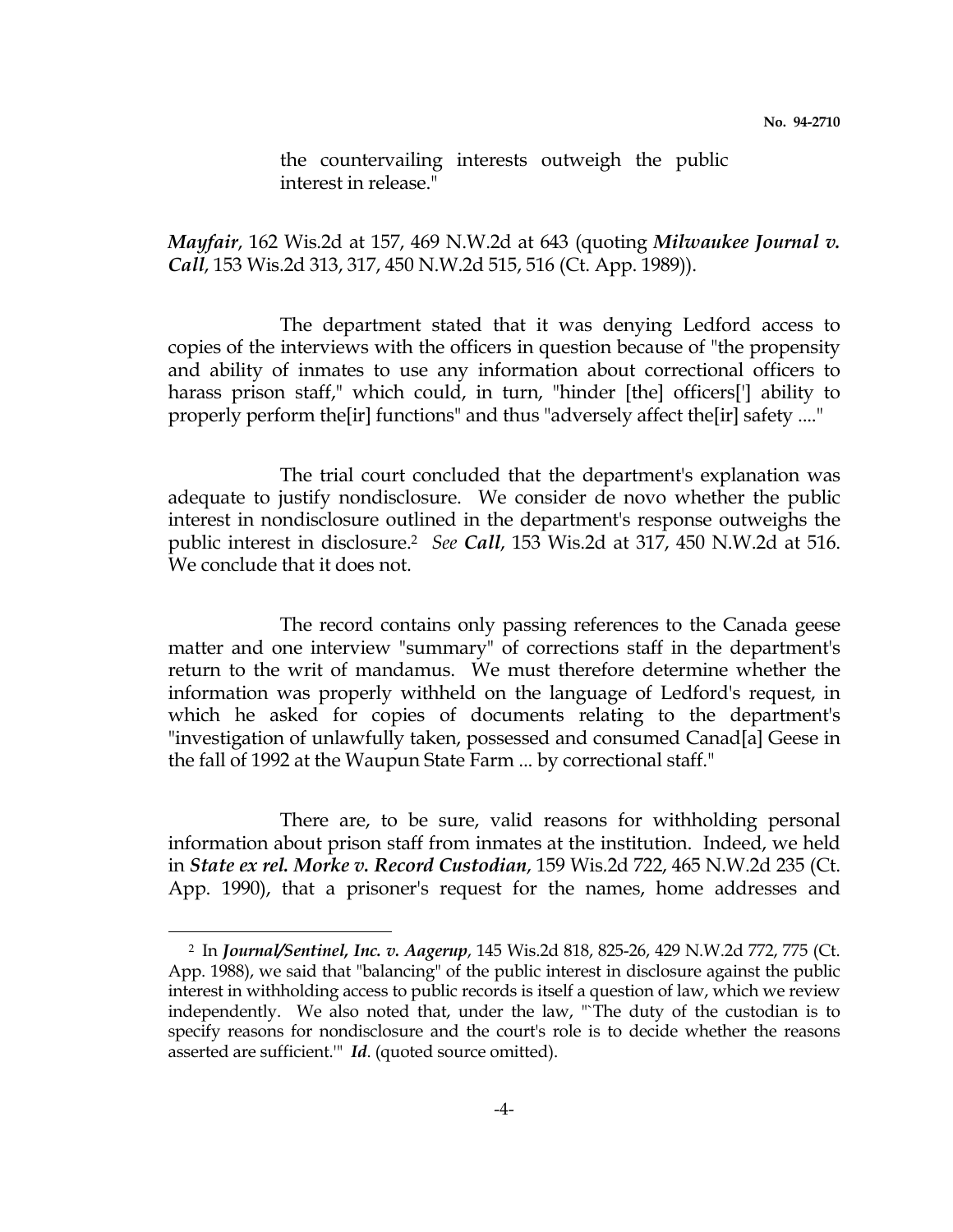telephone numbers of all persons employed at the prison during the requester's incarceration was properly denied. Providing such information, we said, would jeopardize employees' "personal privacy" and "safety," and that danger, coupled with the potential for discouraging others from serving as institution employees, justified nondisclosure. Id. at 726, 465 N.W.2d at 236.

 Even with that in mind, however, and remembering also that prison officials are in a superior position to judge the effects of, and risks presented by, particular actions, this case is unique in that Ledford is requesting documents related to an investigation into allegedly illegal conduct on the part of prison staff. If the investigation revealed illegal conduct on the part of public employees, the public is entitled to that information, and the possibility that the information would subject the officers to ridicule or harassment by inmates is an insufficient reason, in our view, to overcome the legislative declaration underlying the public records law that its terms shall be construed in every instance with a presumption of complete public access, consistent with the conduct of government business. "The denial of public access generally is contrary to the public interest, and only in an exceptional case may access be denied." Section 19.31, STATS. It is, according the legislature, "the public policy of this state that all persons are entitled to the greatest possible information regarding the affairs of government and the official acts of those officers and employe<sup>[e]</sup>s who represent them."  $Id^3$ 

 Public policy also dictates that public officers and employees who engage in potentially illegal conduct should have no expectation that public records relating to that conduct will be suppressed simply because news of the records' existence may make their jobs more difficult or dilute their effectiveness in some way.

 Finally, Ledford's status as a prison inmate does not affect the disposition of his request. Neither the identity of the requester nor the reasons underlying the request are factors that enter into the balance. See  $\S 19.35(1)(i)$ ,

i<br>H

<sup>&</sup>lt;sup>3</sup> The supreme court has recognized the statutory language as creating a "`general presumption of ... law ... that public records shall be open to the public unless there is a clear statutory exception, unless there exists a limitation under the common law, or unless there is an overriding public interest in keeping the public record confidential." Mayfair Chrysler-Plymouth, Inc. v. Baldarotta, 162 Wis.2d 142, 156, 469 N.W.2d 638, 643 (1991) (quoted source omitted).